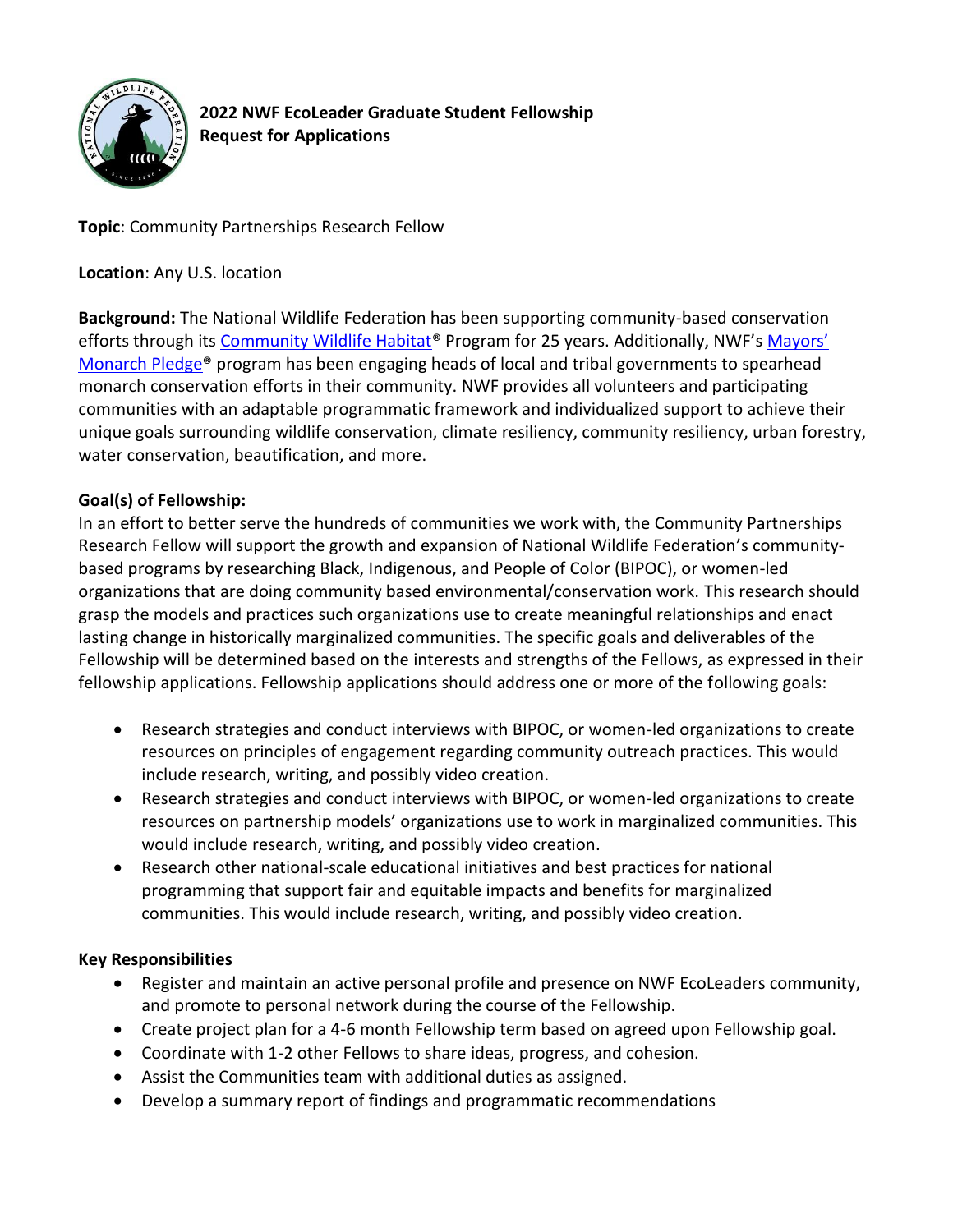#### **Fellowship Program Requirements:**

- Participate in a Fellowship kick-off call date TBD.
- Participate in periodic phone check-ins with NWF staff about project status and responsibilities.
- Submit biweekly project updates throughout the Fellowship detailing the progress you have made and plans for the duration of your Fellowship.

### **Competencies:**

- Motivated by values of equity and responsibility to those most marginalized
- Dedicated to deepening understanding of cultural and systemic racism and the intersectionality of multiple forms of social inequality
- Demonstrates awareness of positional power and privilege (both personally and professionally) and its attendant impacts
- Consistently brings a high level of empathy and social skills to work and interpersonal interactions
- Demonstrates awareness of the attributes associated with a white dominant culture and takes actions to dismantle hierarchies of oppression within that culture
- Must be a strategic thinker, self-starter, well organized, strong communicator, and relationship builder.
- An entrepreneurial spirit, initiative and energy is critical to success.
- Must have a passion for and commitment to NWF's mission.

#### **Perks and Privileges:**

- \$6,000 stipend
- Professional development resources, assistance, and networking
- Possibility of academic credit for successful completion of the project, as an independent study or integration of fellowship project into course curricula

**Eligibility**: Graduate students from any college or university within the U.S. are eligible to apply. Applications are invited from students in all disciplines and are not limited to environmental studies majors. Current and former employees of National Wildlife Federation and former NWF Campus Ecology Fellows are ineligible to apply. Former NWF interns are eligible to apply following one year from their final work date. The name on the application must be limited to **one individual** and the Fellowship reporting, training, or other requirements cannot be transferred to or shared with another student. Additional involvement should be noted in the proposal. The applicant must be enrolled in school through the duration of the 4-month grant period.

#### **Grant Terms**:

The Fellowship is for a term of 4-6 months, depending on Fellow's schedule. The fellow will begin in May of 2022, with the specific date TBD. Fellows spend various amounts of time on their projects each week. The average amount of time spent is 10 hours weekly or 40 hours monthly. The time invested by each student is typically considerable, but it is also flexible to account for schoolwork and other commitments and the working style of each Fellow. Fellows will receive a stipend for their work. Any Fellowshiprelated expenses accrued during the Fellowship period should be covered by the stipend.

Payments are dispersed in two installments: First installment of grant awards are made within two weeks of awarding the fellowship and finalizing fellowship agreement. The second installment will be